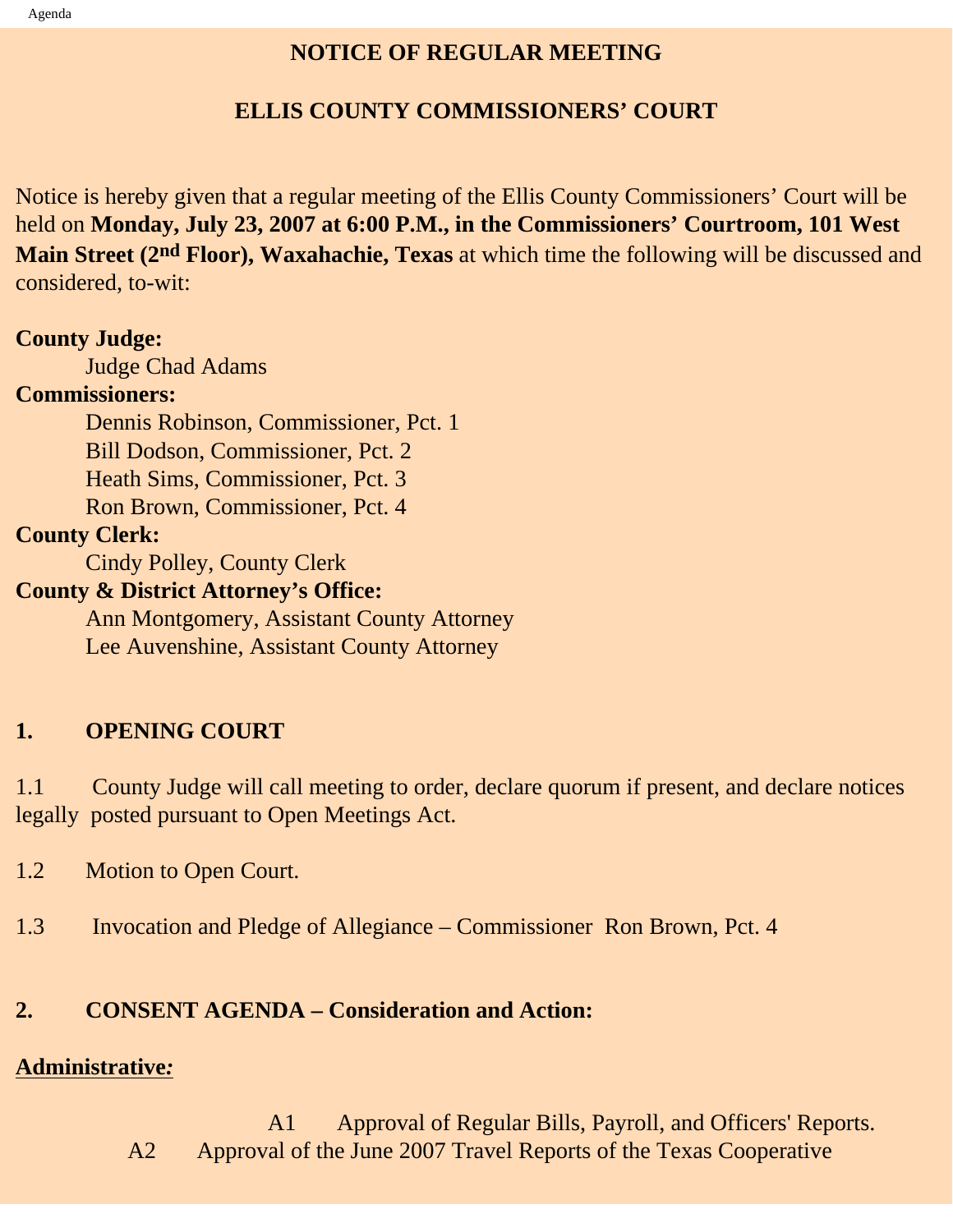Extension Office

Mark Arnold, Agriculture

Page Bishop, 4-H

Rita Hodges, Family & Consumer Sciences

 A3 Third Amended Order authorizing Sheriff's Office to obtain regular license plates for certain vehicles.

 A4 Approval of a reclassification from part-time 20 hours to full time for Gretchen Kitzman, Law Library Assistant

A5 To approve a revision to a contract with Strategic Perceptions for filming a commercial at the Ellis County Courthouse from August 17- August 19, 2007, originally approved for December 2006.

# **Financial:**

F1 From 5-011-0701-0911 Gen Misc to 5-011-0703-0901 Repair/Parts – Heath Sims, Commissioner, Pct. 3

F2 From 4-042-0000-001 SO Federal Forfeiture to 5-042-0000-0001 SO Federal Forfeiture – Ray Stewart, Sheriff

F3 From 5-005-0703-0502 Wages to 5-005-0703-0911 Gen Misc – Heath Sims, Commissioner, Pct. 3

F4 From 3-019-0000-0302 Budgeted Fund Balance to 5-019-0010-0502 Salary, 5-019-0010-0553 Soc Security, 5-019-0010-0550 Hosp, 5-019-0010-0554 Retire – Leanne Brindle, Law Library

F5 From 5-001-0040-0873 Main/Rps Ofc Equip to 5-001-0400-0805 Conference, 5-001-0400-0801 Supplies – Judy Burden, Ellis County Treasurer F6 From3-001-0000-0302 Fund Balance to 5-001-0140-0898 Contract Services – Chad Adams, County Judge

F7 From 3-010-0000-0302 FM2 Fund Balance Carryover to 5-010-0652-0910 Equipment – Bill Dodson, Commissioner Pct. 2

F8 From 5-001-0020-0801 Gen Misc to 5-001-0020-0815 Custodial Uniforms – Keith Roberts, Maint

F9 From 5-001-0510-0602 Staff Travel to 5-001-0510-0801 Supplies – Bill Woody, JP Pct. 1

F10 From 5-005-0703-0502 Wages to 5-005-0703-0911 Gen Misc – Heath Sims, Commissioner, Pct. 3

F11 From 5-001-0380-0802 Equipment to 5-001-0380-0801 Supplies – Greg Wilhelm, Judge CCL #1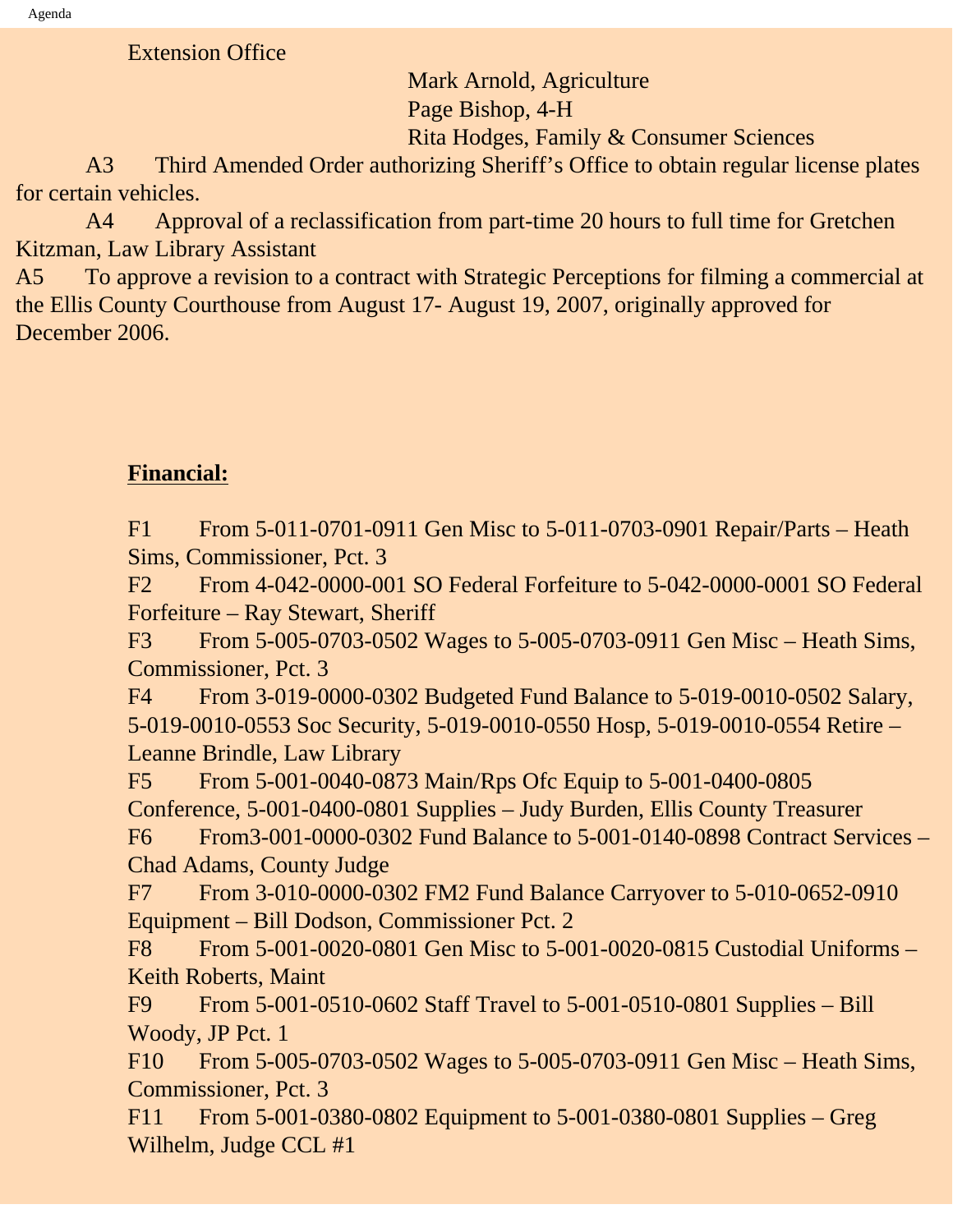F12 From 5-011-0703-0904 Asphalt to 5-011-0703-0901 Repair/Parts –Heath Sims, Commissioner, Pct 3

F13 From 5-011-0703-0904 Asphalt to 5-011-0703-0912 Bridge Repair – Heath Sims, Commissioner, Pct 3

### **3. ADMINISTRATIVE**

3.1 Consideration and action to approve a proclamation honoring Helping Hands of Ennis for their award for best financial accounting practices. - Chad Adams, Ellis County Judge

3.2 To acknowledge and recognize Diana Buckley, who received a 2007 Meritorious Award from the National Association of County Information Officers Awards of Excellence Competition, Special Projects, for the Puzzle Piece Awards Ceremony.

Chad Adams, County Judge

3.3 Consideration and action to approve a renewal of the contract between Ellis County, Texas and CASA – Court Appointed Special Advocates - of Ellis County, to provide Guardian Ad- Litem services to children in the Ellis County Court at Law #1 for the period of October 1, 2007 through September 30, 2008.

- Holly Davis, Special Projects Director

3.4 Consideration and action to approve a request for funds for FY 2007-2008 for Meals on Wheels services to needy elderly and disabled persons throughout Ellis **County** 

- Holly Davis, Special Projects Director

 3.5 Approval of Contract for Professional Services between LGS (Local Government Solutions) and the Ellis County Clerk, to provide imaging and indexing services for records in the care and custody of the County Clerk.

Cindy Polley, County Clerk

3.6 Consideration and action to approve an Interlocal Agreement between the North Central Texas Council of Governments and Ellis County for a Sustainable Development Transportation Planning Project. This project will require matching funds from Ellis County in the amount of \$16,250.

- Barbra Leftwich, Ellis County Planner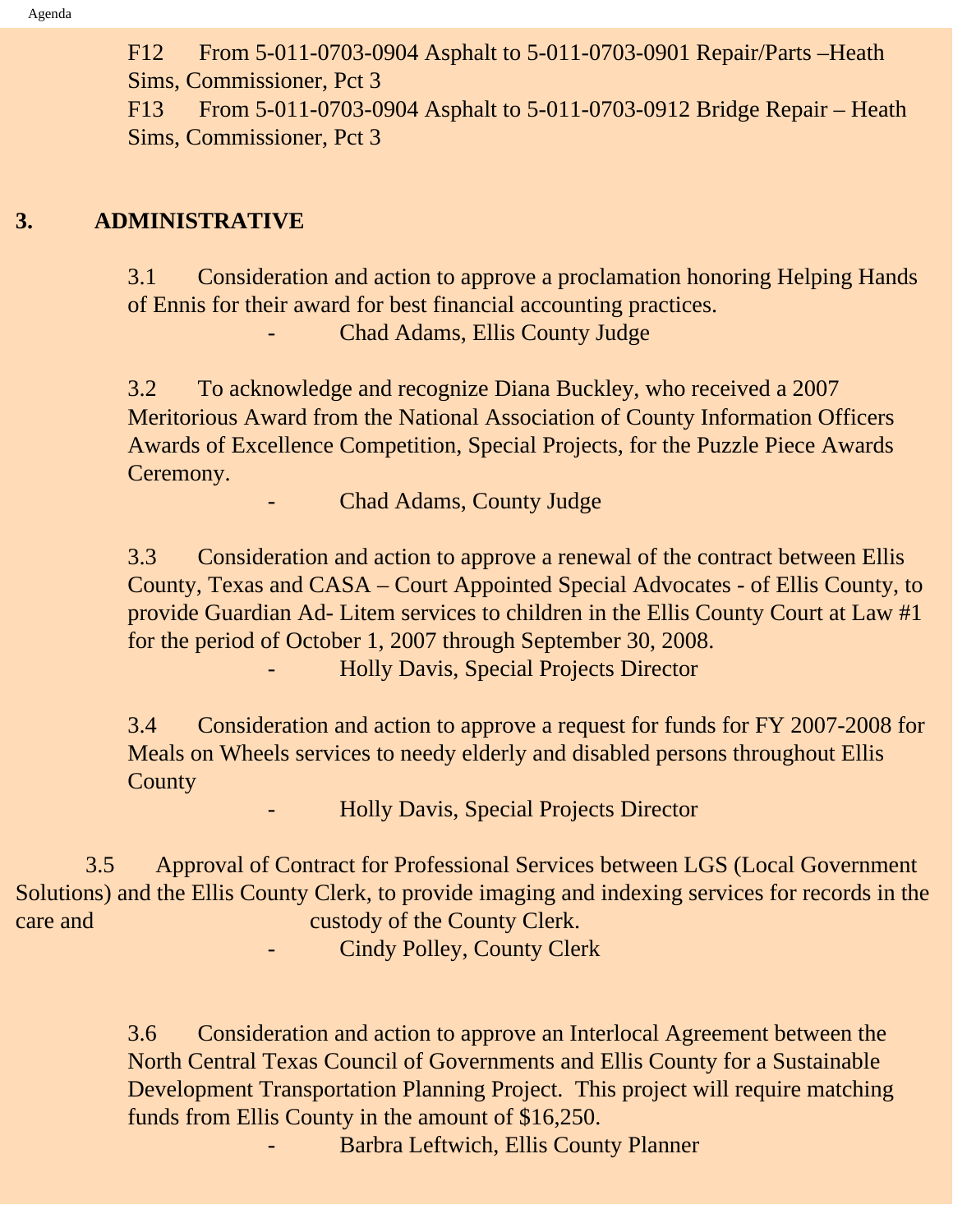3.7 Consideration and action to review and approve service agreement for inmate telephone system with Securus Technologies.

Dennis Brearley, Ellis County Sheriff's Office

3.8 Consideration and action to approve the reclassification of one Detention Officer I to a Jail Clerk II, with an annual reduction of salary cost of \$567. Dennis Brearley, Ellis County Sheriff's Office

3.9 Consideration and action to approve a replacement to the current non-financial contract between Ellis County and the Texas Department of Family and Protective Services Child Protective Services, effective September 1, 2007 through August 31, 2008. - Holly Davis, Special Projects Director

 3.10 Consideration and action to approve the Memorandum of Intent and Understanding Between the County of Ellis and the City of Waxahachie. - Holly Davis, Special Projects Director

 3.11 Consideration and action to approve a work order under an Interlocal Agreement with the City of Red Oak to Chip & Seal Houston School Road in Precinct 4. Ron Brown, Commissioner, Pct. 4

3.12 Consideration and action to appoint the remaining members of the Ellis County Bond Oversight Committee.

Chad Adams, County Judge

### **4. DEPARTMENT OF COUNTY DEVELOPMENT Consideration and action regarding the following presented by Delton Ake, Director Department of Development:**

 4.1 To approve a Preliminary Plat of La Rinconada, Phase Three, 4 lots, Leon Thompson, Pct. 4.

 4.2 To approve a Replat of North Armstrong Road Addition, lots 11 and 12, Barry Pickard, Pct. 3.

#### **5. PURCHASING**

**Consideration and action regarding the following presented by Richard Denniston, Purchasing Agent:**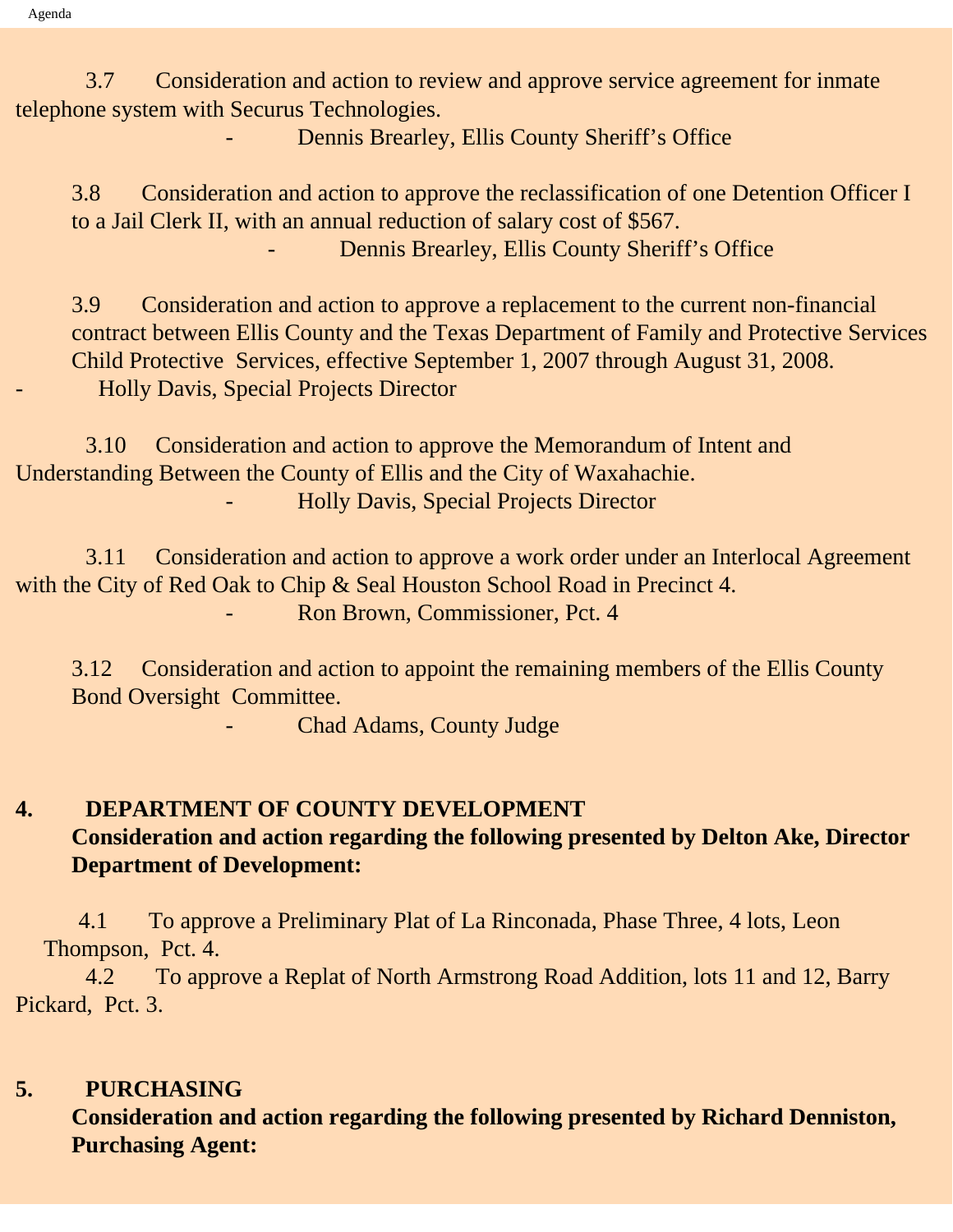5.1 To declare all scrap metal at all precincts as salvage (as determined by each Commissioner at each Precinct) to facilitate the timely removal and disposal at various times as needed.

5.2 To authorize an exemption for Steel bid per Local Government Code §262.024for steel purchased from Maverick Metals in Ennis for \$102 to make repairs on a bridge in Road and Bridge Precinct 3.

### **6. RECESS TO CONVENE TO EXECUTIVE SESSION**

### **7. EXECUTIVE SESSION**

"The Commissioners' Court of Ellis County reserves the right to adjourn into **Executive Session** at any time during the course of this meeting to discuss any of the matters listed in this agenda, in the order deemed appropriate, as authorized by Texas Government Code §551.071 and §551.072**,** or to seek the advice of its attorney and/or other attorneys representing Ellis County on any matter in which the duty of the attorney to the Commissioners' Court under the Texas Disciplinary Rules of Professional Conduct of the State Bar of Texas clearly conflicts with Texas Government Code Chapter 551 or as otherwise may be permitted under §551.071 and §551.072."

### 8. ADJOURNMENT OF EXECUTIVE SESSION

### **9. ADJOURNMENT**

Signed this the 20th day of July, 2007.

 $\overline{\phantom{a}}$  , and the set of the set of the set of the set of the set of the set of the set of the set of the set of the set of the set of the set of the set of the set of the set of the set of the set of the set of the s

Chad Adams Ellis County Judge